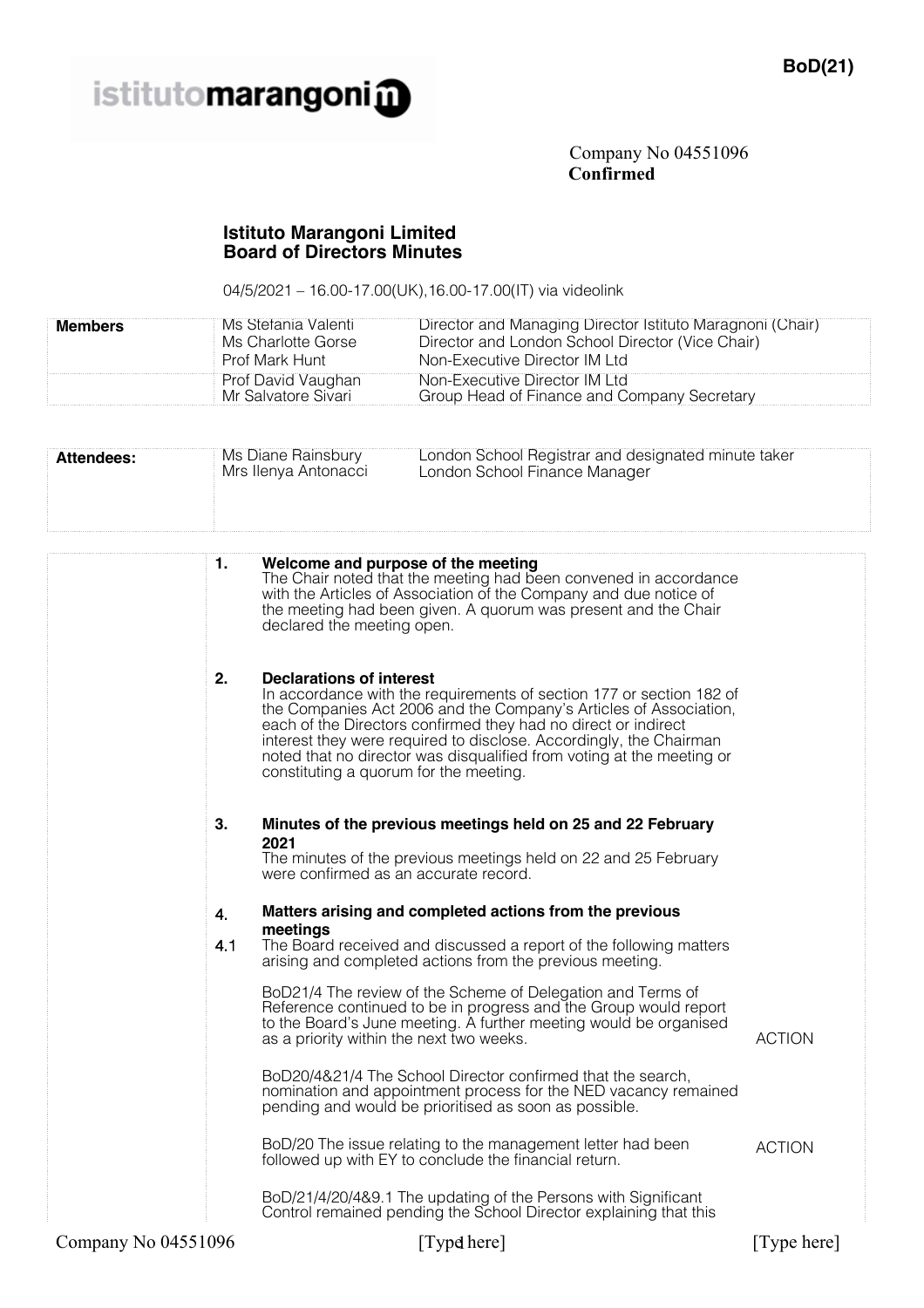|     | was due to the need for better clarity from the School's legal<br>advisors.                                                                                                                                                                                                                                                                                                                                                                                                                                                                                                                                                                                                                                                        | <b>BoD(21)</b><br><b>ACTION</b> |
|-----|------------------------------------------------------------------------------------------------------------------------------------------------------------------------------------------------------------------------------------------------------------------------------------------------------------------------------------------------------------------------------------------------------------------------------------------------------------------------------------------------------------------------------------------------------------------------------------------------------------------------------------------------------------------------------------------------------------------------------------|---------------------------------|
|     | BoD/20/6&21/4 BDO was advising on the cash pooling arrangement<br>in terms of the School's regulatory and reporting responsibilities. In<br>the meantime, the Group Finance Director advised that the London<br>School would retain a minimum cash balance of at least £1 million in<br>recognition of its specific regulatory and operational context.                                                                                                                                                                                                                                                                                                                                                                            | <b>ACTION</b>                   |
|     | BoD/215.3 The TDAP briefing event would be prioritised as a matter<br>of urgency and would complement other briefing activities that had<br>already been progressed as part of the financial cost benefit<br>analysis. In the meantime, the School Director and Registrar were<br>continuing with the detailed negotiations with Manchester<br>Metropolitan University (MMU). The NED's offered their assistance if<br>there was a need to reach out to MMU's executive team on any<br>specific areas following up a prior invitation to them both from MMU.<br>The Board noted that the OfS moratorium for new applications<br>remained in place as well as the outcome from the School's own<br>management and governance audit. |                                 |
|     | BoD21/6.1 The School Director outlined the current status of the<br>School's reopening based on the latest government guidance<br>including the implementation of face to face teaching and recovery<br>plans.                                                                                                                                                                                                                                                                                                                                                                                                                                                                                                                     | <b>ACTION</b>                   |
|     | BoD/20/7 The new Company Bank Account had been opened and<br>all necessary actions complete.                                                                                                                                                                                                                                                                                                                                                                                                                                                                                                                                                                                                                                       |                                 |
|     | BoD/205.1 The OfS Workbook and financial return had been<br>submitted by the required deadlines and no post-submission<br>queries had been raised by the OfS.                                                                                                                                                                                                                                                                                                                                                                                                                                                                                                                                                                      |                                 |
| 5.  | <b>External Audit and draft resolutions</b>                                                                                                                                                                                                                                                                                                                                                                                                                                                                                                                                                                                                                                                                                        |                                 |
| 5.1 | The School Director presented on the appointments process and the<br>Company's legal obligations when appointing external auditors. The<br>Board of Directors would determine the appointment by way of<br>Ordinary resolution based on the recommendation of the Audit<br>Committee. A draft resolution had been circulated for information at<br>this stage and would be finalised for formal presentation to the<br>Board in due course. Deloitte had been identified as a potential<br>alternative for the School(s). The Board further noted that Deloitte<br>was considered to be a good fit for the School in terms of its<br>collaborative approach and its specifc audit expertise in relation to<br>UK higher education. |                                 |
| 5.2 | The Board requested the Audit Committee convene an exceptional                                                                                                                                                                                                                                                                                                                                                                                                                                                                                                                                                                                                                                                                     | <b>ACTION</b>                   |
|     | meeting to finalise its recommendations and report to the BoD<br>In compiling its report the Audit Committee would also incorporate                                                                                                                                                                                                                                                                                                                                                                                                                                                                                                                                                                                                |                                 |
| 5.3 | the following:<br>a review of the proposed audit fee against the market and<br>٠<br>proportion of overall Company income<br>advise on the external auditors timetable<br>recommend any areas of non-audit work to be<br>٠<br>undertaken, including likely fees                                                                                                                                                                                                                                                                                                                                                                                                                                                                     | <b>ACTION</b>                   |
|     | the proposed period of office<br>٠<br>any relevant issues and risk factors in relation to the<br>appointment or resignation of the external auditors.                                                                                                                                                                                                                                                                                                                                                                                                                                                                                                                                                                              |                                 |